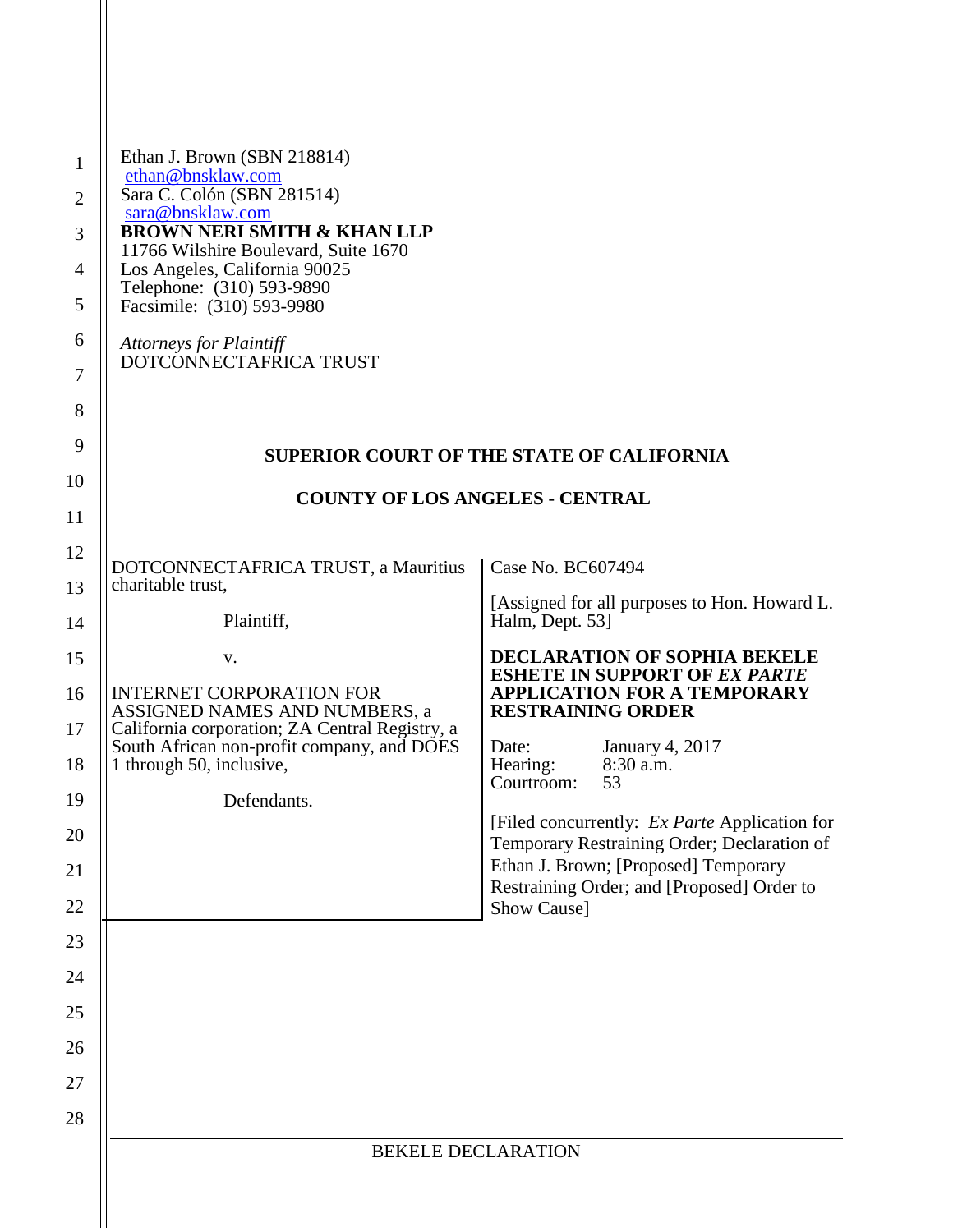## **DECLARATION OF SOPHIA BEKELE ESHETE**

I, Sophia Bekele Eshete, hereby declare as follows:

1. I am the founder and executive director of DotConnectAfrica Trust ("DCA") and I coordinated DCA's application for the .Africa generic Top-level Domain ("gTLD"). The matters referred to in this declaration are based upon my personal knowledge, and if called as a witness, I could and would testify competently thereto.

2. I have over 10 years' experience in the Domain Name Systems ("DNS") business, which includes first hand experience in the Registrar business which includes sales of domain names services. I was also a previous policy advisor for New gTLDs to ICANN, and was involved in assisting to develop the New gTLD guidebook, which also governs the global DNS business.

3. Attached hereto as **Exhibit 1** is a true and correct copy of the Internet Corporation for Assigned Names and Numbers ("ICANN") Internal Review Process ("IRP") Final Declaration dated July 9, 2015.

4. Attached hereto as **Exhibit 2** is a true and correct copy, as posted at <https://www.icann.org/en/system/files/files/irp-procedure-declaration-14aug14-en.pdf> of the ICANN IRP Declaration on the IRP Procedure dated August 14, 2014.

5. Attached hereto as **Exhibit 3** is a true and correct copy, as I obtained it from ICANN, of the ICANN Applicant Guidebook (the "Guidebook") DCA referred to when preparing and filing its application for .Africa.

6. ICANN required DCA to agree to the terms and conditions in the Guidebook upon submitting its application for the .Africa gTLD.

7. ICANN did not afford DCA the opportunity to negotiate any terms in the Guidebook, including the covenant not to sue. Nor did DCA contribute to any of the language of the terms in the Guidebook. In fact, Module 6 of the Guidebook states that the applicant must agree to the terms and conditions "without modification." DCA did not consult with an attorney regarding the provisions of the Guidebook before it signed, nor did ICANN encourage it to do so.

8. Attached hereto as **Exhibit 4** is a true and correct copy, as posted at <https://www.icann.org/resources/pages/bylaws-2012-02-25-en> of ICANN's bylaws.

# BEKELE DECLARATION

1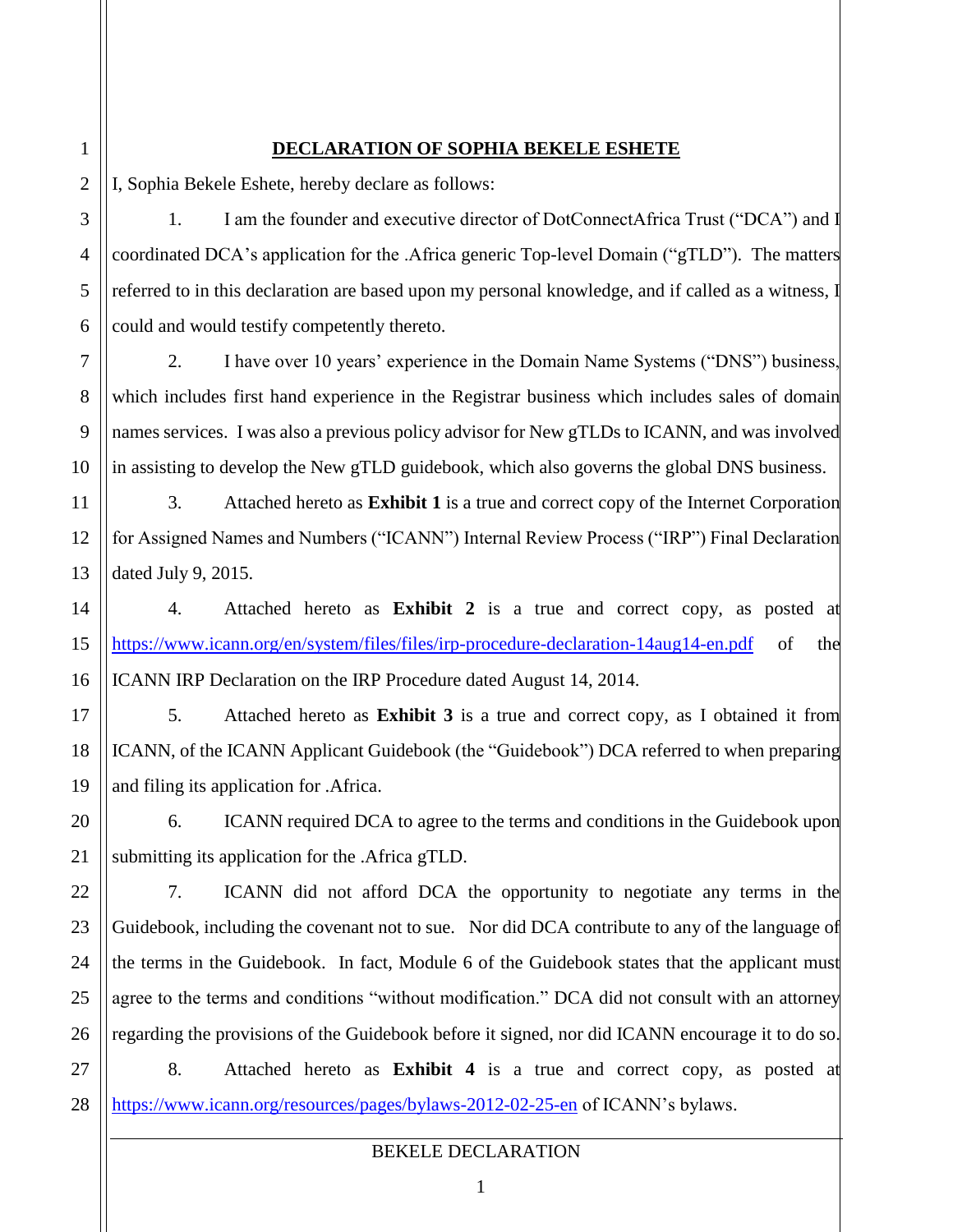1 2 3 4 9. Attached hereto as **Exhibit 5** is a true and correct copy of the description of ICANN's Internal Review Process, as posted at ICANN's website at [https://www.icann.org/](https://www.icann.org/resources/pages/reconsideration-and-independent-review-icann-bylaws-article-iv-accountability-and-review) [resources/pages/reconsideration-and-independent-review-icann-bylaws-article-iv-accountability](https://www.icann.org/resources/pages/reconsideration-and-independent-review-icann-bylaws-article-iv-accountability-and-review)[and-review](https://www.icann.org/resources/pages/reconsideration-and-independent-review-icann-bylaws-article-iv-accountability-and-review) 

5 6 10. Attached hereto as **Exhibit 6** is a true and correct copy of the August 27, 2009 DCA endorsement letter from the AUC to me.

7 8 11. Attached hereto as **Exhibit 7** is a true and correct copy of the April 16, 2010 letter from the AUC to me.

12. Attached hereto as **Exhibit 8** is a true and correct copy of the August 8, 2008 DCA endorsement letter from the United Nations Economic Commission on Africa ("UNECA") to me.

13. Attached hereto as **Exhibit 9** is a true and correct copy of the September 21, 2015 letter from UNECA to Dr. Ibrahim, a representative of the AUC, on which I was copied.

14. Attached hereto as **Exhibit 10** is a true and correct copy, as posted on ICANN's website at [https://www.icann.org/en/system/files/correspondence/crocker-to-ibrahim-08mar12](https://www.icann.org/en/system/files/correspondence/crocker-to-ibrahim-08mar12-en.pdf) [en.pdf](https://www.icann.org/en/system/files/correspondence/crocker-to-ibrahim-08mar12-en.pdf) of the March 8, 2012 letter from ICANN to AUC.

15. Instead of allowing DCA's application to proceed through the remainder of the application process after the IRP, ICANN sent DCA's application back to the Geographic Names Evaluation and re-reviewed its endorsements.

16. Attached hereto as **Exhibit 11** is a true and correct copy of the first set of clarifying questions ICANN issued to DCA post IRP ruling on September 2, 2015.

17. Attached hereto as **Exhibit 12** is a true and correct copy of ICANN's response to DCA regarding the clarifying questions in the Initial Evaluation Results Report issued on October 13, 2015.

18. Attached hereto as **Exhibit 13** is a true and correct copy of the second set of clarifying questions ICANN issued to DCA on October 30, 2015 during the Extended Evaluation. The second set of clarifying questions from ICANN provided no further guidance or clarification to DCA on its application.

28

9

10

11

12

13

14

15

16

17

18

19

20

21

22

23

24

25

26

27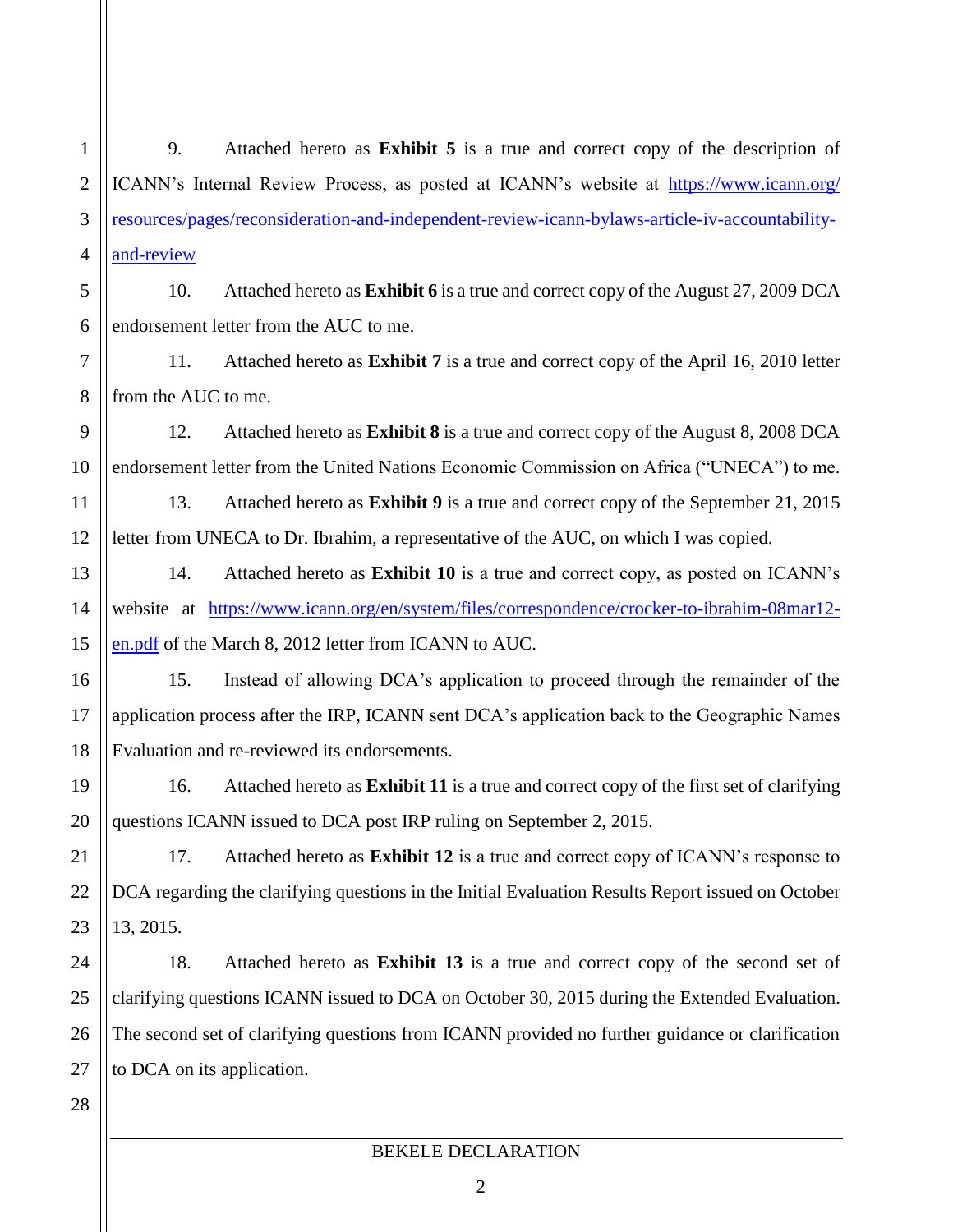1 2 19. Attached hereto as **Exhibit 14** is a true and correct copy of the Extended Evaluation Report dated February 17, 2016 that DCA received from ICANN. DCA agreed to participate in an Extended Evaluation because it was hoping to gain insight into what more it needed for its application, but ICANN gave no further guidance or clarification.

20. Attached hereto as **Exhibit 15** is a true and correct copy of a March 15, 2013 email from Mark McFadden of the ICC to ICANN employees, as produced to DCA during the IRP discovery process.

21. The members of the AUC committee formed to choose who to endorse for the .Africa gTLD were individuals who were also members of other organizations affiliated with ZACR.

22. Attached hereto as **Exhibit 16** is a true and correct copy of ZACR's public application for the .Africa gTLD as posted on ICANN's website.

23. Attached hereto as **Exhibit 17** is a true and correct copy of the AUC Communique on the AUC selecting ZACR, accessible at [http://dotconnectafrica.org/wp](http://dotconnectafrica.org/wp-content/uploads/2016/09/AUC-dotAfrica-Communique-2.pdf)[content/uploads/2016/09/AUC-dotAfrica-Communique-2.pdf](http://dotconnectafrica.org/wp-content/uploads/2016/09/AUC-dotAfrica-Communique-2.pdf)

24. After reviewing the ZACR endorsements produced to DCA during IRP, I noted that only five specifically reference ZACR by name and that many of the letters were actually endorsing AUC's own initiative to make .Africa a "reserved" gTLD.

25. Attached hereto as **Exhibit 18** is a true and correct copy of the ICANN news article regarding InterConnect Communications ("ICC") published at [https://newgtlds.icann.org/](https://newgtlds.icann.org/en/blog/preparing-evaluators-22nov11-en) [en/blog/preparing-evaluators-22nov11-en](https://newgtlds.icann.org/en/blog/preparing-evaluators-22nov11-en)

26. Attached hereto as **Exhibit 19** is a true and correct copy, as produced to DCA from ICANN, of the October 15, 2012 email from the ICC to ICANN with attachment.

27. Attached hereto as **Exhibit 20** is a true and correct copy, as posted at <https://www.icann.org/en/system/files/correspondence/gac-to-board-18apr13-en.pdf> of the April 11, 2013 GAC Communique.

28. Attached hereto as **Exhibit 21** is a true and correct copy, as produced to DCA by ICANN, of the New GTLD Program Initial Evaluation Report for ZACR's application.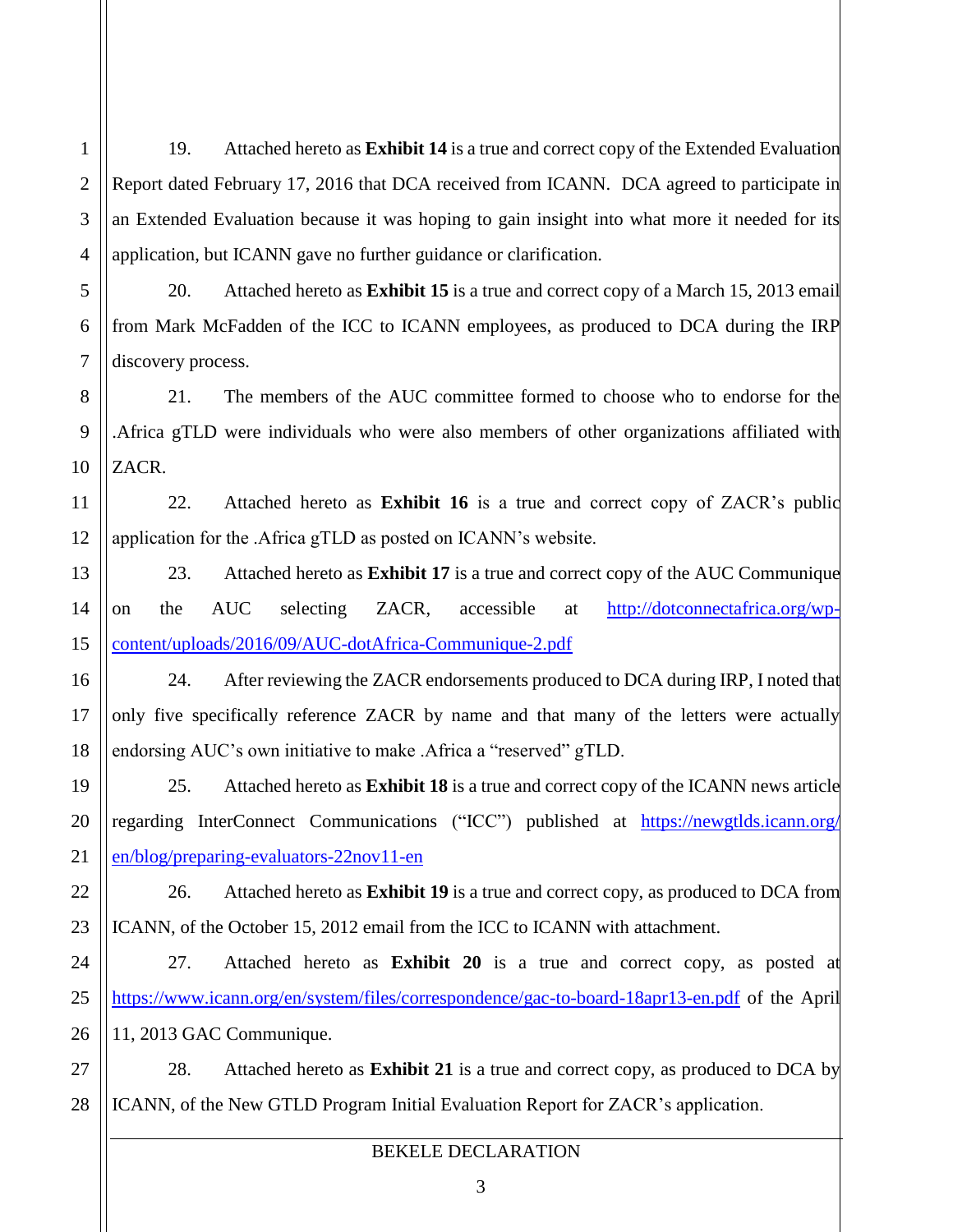1 2 29. Attached hereto as **Exhibit 22** is a true and correct copy, as posted at ICANN's website at <https://gacweb.icann.org/display/gacweb/GAC+Operating+Principles> of the GAC Operating Principles.

30. I believe that DCA submitted a well-qualified and compelling application for .Africa, which was undermined at each stage of the application process by Defendant the Internet Corporation for Assigned Names and Numbers' ("ICANN") through breaches of its Bylaws, Articles of Incorporation, and the New gTLD Guidebook due to its improper cooperation with the African Union Commission ("AUC"). The AUC is the backer of the competing application for the .Africa gTLD submitted by UniForum S.A., now known as Intervenor ZA Central Registry ("ZACR").

31. DCA planned to execute its mission of providing a continental Internet domain name to provide access to internet services for the people of Africa by acting as the registry for the .Africa gTLD.

32. DCA paid \$185,000, the fee required to all applicants, to ICANN for processing of its application.

33. DCA does not act as the registry for any other gTLDs and has not applied to act as the registrar for any other gTLD.

34. If .Africa is delegated to ZACR before this case is resolved, DCA's mission will be seriously frustrated and its funders have informed me that they will likely pull their support due to the uncertainty involved in the re-delegation process.

35. If .Africa is delegated to ZACR before this case is resolved DCA will likely be forced to stop operating due to a lack of funding.

36. The .Africa gTLD and the operating rights to the .Africa gTLD are unique assets. The .Africa gTLD is the regional identifier for the African continent, similar to the .LAT and .Asia domains. It is a valuable attribute for entities, professionals, and corporations seeking a regional online identity. Only one entity can serve as the operator of .Africa and the rights to operate .Africa can only be delegated by ICANN. Once the gTLD is awarded and the party controlling it begins selling or offering its use to users of the Internet including businesses, organizations, persons and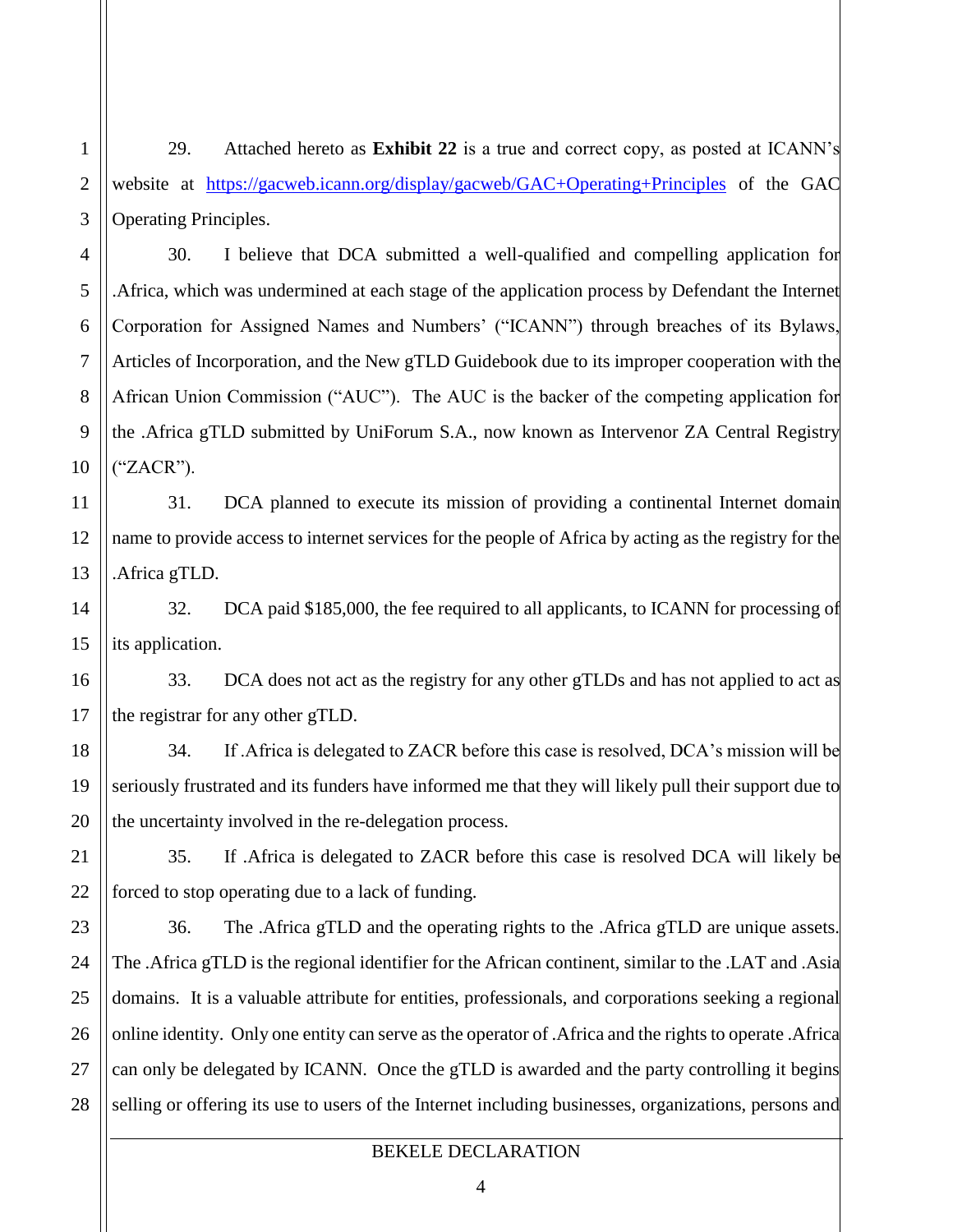1 2 governments, it would be difficult if not impossible to unwind that control and provide it to another party.

37. Based on my understanding of ICANN's rules and the requirements of a registry, if .Africa were re-delegated from ZACR to DCA, third party registrar contracts would have to be unwound. Third parties with whom ZACR contracted to provide domain names under the .Africa gTLD would have to transition technically and contractually to  $DCA - a$  process that would be costly and burdensome for all such that re-delegation is simply not viable here. Further, ZACR plans to charge more to registrars than DCA, which will create more complications in the redelegation process.

38. Until the New gTLD Program was instituted in 2012, ICANN used to have a strict policy over separating a Registry (the entity that holds the rights to a gTLD) and Registrar (the entity responsible for selling individual domain names under the gTLD to consumers) operation to manage the business conflict over the same organization having to register and sell a domain name. ICANN now permits a combined operation of allowing a Registry operator to also be a Registrar, provided the organization file a disclosure of such with ICANN. Despite the disclosure to ICANN, this process of allowing a registry to also run its own sales registrar operation is still subject to manipulation, depending on the contract relations set up by the registry, which has not been thoroughly vetted.

39. Registry Operator can sell domains and collect the money without restraint. Using a current gTLD ".club" as an example, below sales channels include – auctions, registrar channel, direct deals, portfolio deals, brokers, and the aftermarket. *See* [http://www.thedomains.com/2015/12/03/club-has-record-month-selling-over-1-6-in-premium](http://www.thedomains.com/2015/12/03/club-has-record-month-selling-over-1-6-in-premium-domains)[domains](http://www.thedomains.com/2015/12/03/club-has-record-month-selling-over-1-6-in-premium-domains) ["November was a record-breaking month for both regular .CLUB registrations and premium domain name sales. It was our first month with more than \$1 million in Premium Name sales, with strong deals coming from two auctions, our registrar channel, registry direct deals (including several portfolio deals) as well as through brokers and the aftermarket."]

3

4

5

6

7

8

9